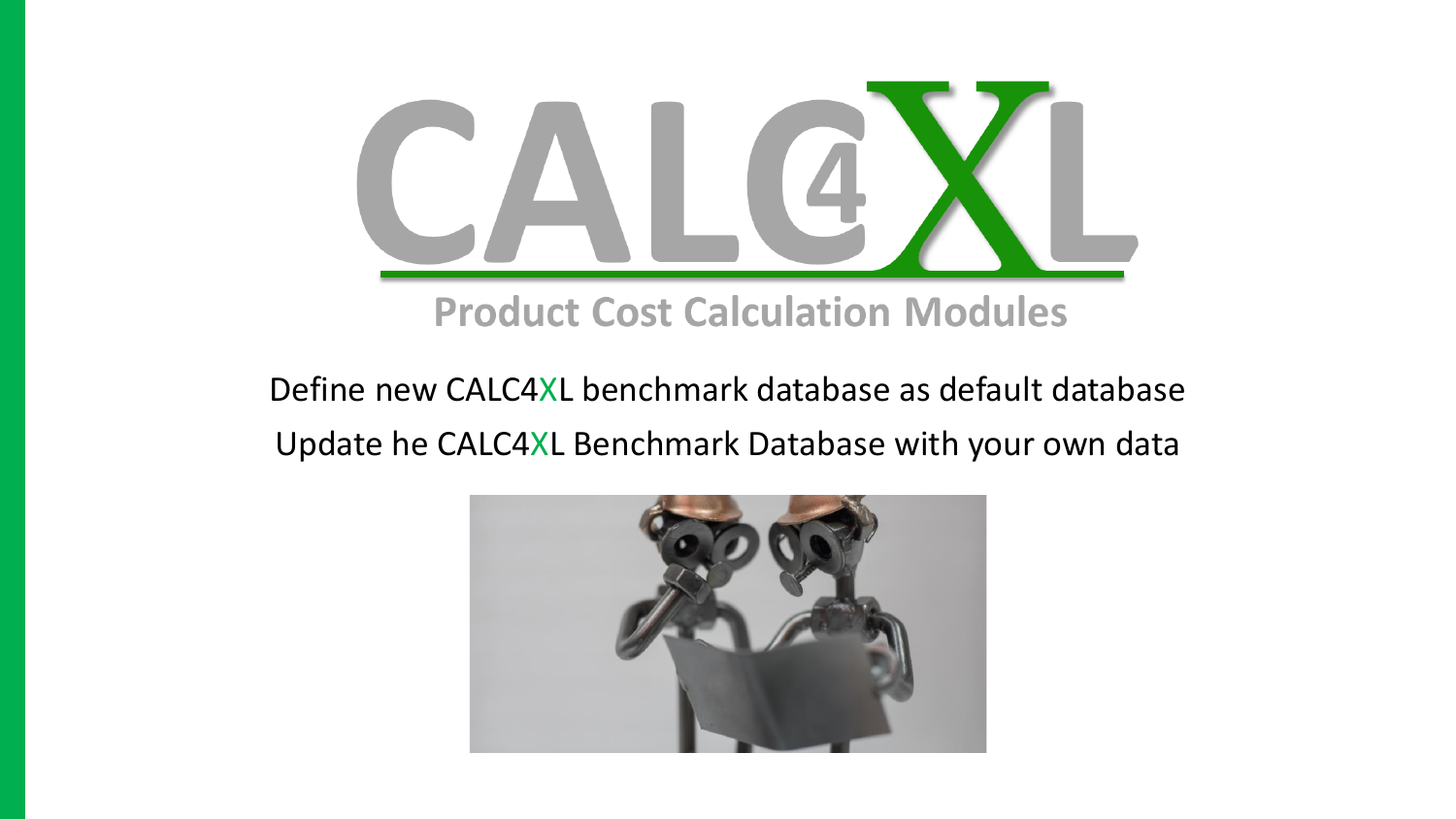## New CALC4XL Benchmark Database

New CALC4XL benchmark databases include

- Updated country data (e.g. footprint costs, electricity costs, imputed interest, …)
- Updated overhead rates
- **E** Updated material data
- Updated wages
- New machines
- New & updated CALC4XL Templates

If you are already using a CALC4XL benchmark database, you should define the newly provided CALC4XL benchmark database as the new default database.

|                                                                  | <b>1</b> TODO: PROJECT SPEC. <b>49</b> PROCESSES<br>耘<br>MACHINES<br>change<br>WAGES<br>CALC4XL DB<br>CALC4XL cost calculators          | MATERIAL<br>ACCURACY | 16<br>templates<br>$\sim$ | 第 CBDxlsm -> xlsx<br>$\mathsf{F}$ pre-calculated parts $\mathsf{v}$<br>file module | $\bullet$<br>database<br>actions |  | ↗                               |
|------------------------------------------------------------------|-----------------------------------------------------------------------------------------------------------------------------------------|----------------------|---------------------------|------------------------------------------------------------------------------------|----------------------------------|--|---------------------------------|
| <b>DB: Define Default Database</b><br><b>B</b> DB: Copy Own Data |                                                                                                                                         |                      |                           |                                                                                    |                                  |  | <b>EDB:</b> Compress A Database |
|                                                                  | <b>EDB:</b> Link Current File With Default Database<br>Connected to DB:                                                                 |                      |                           |                                                                                    |                                  |  |                                 |
|                                                                  | C:\Users\regin\OneDrive\Dokumente\00 Calc4XL\Datenbanken\calc4xl_costingDB_2021_01_25_v6.accdb <b>EFFOB: Recalc All CALC4XL Modules</b> |                      |                           |                                                                                    |                                  |  |                                 |
|                                                                  | database actions                                                                                                                        |                      |                           |                                                                                    |                                  |  |                                 |



 $\wedge$ 

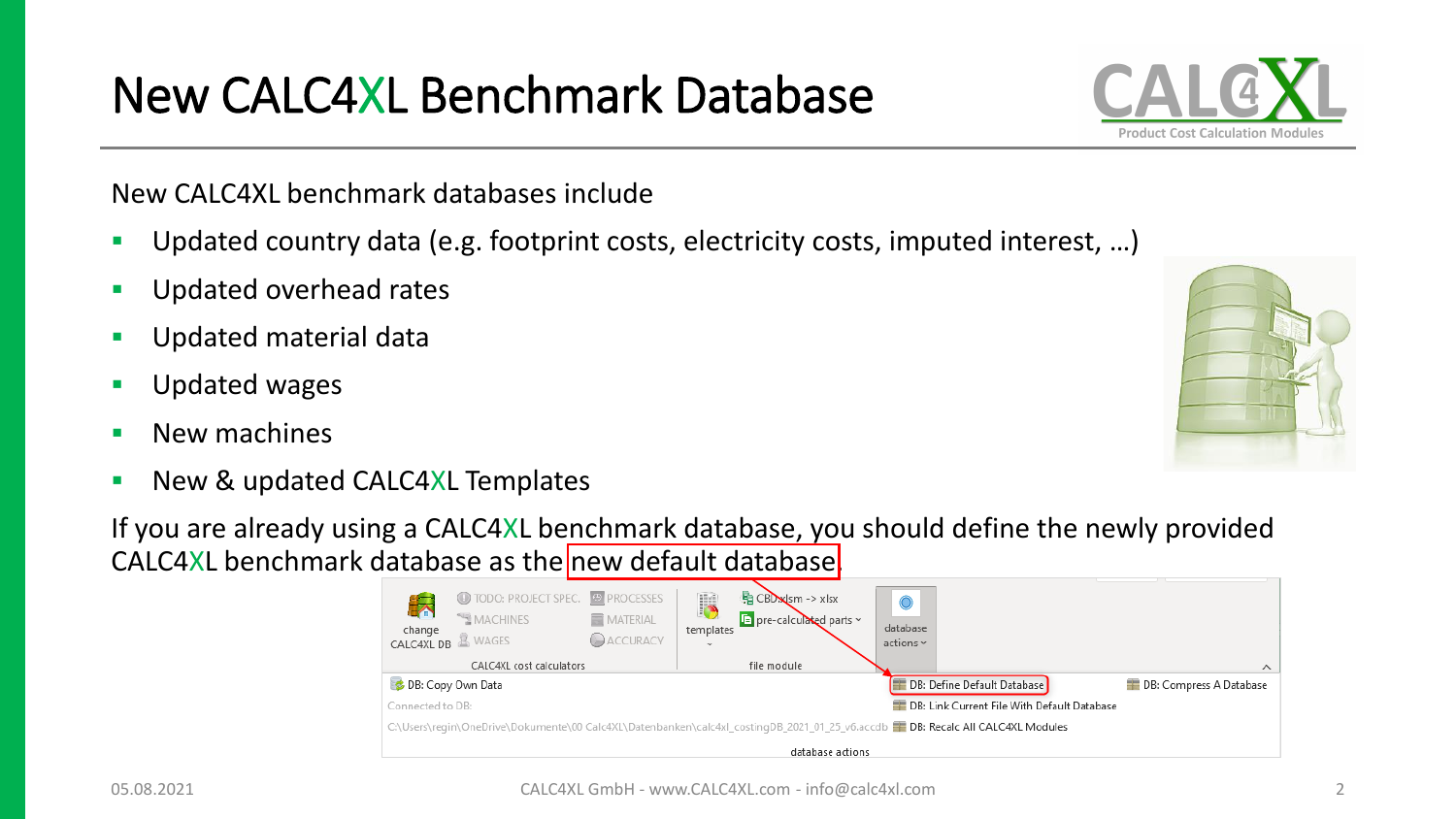# Update the CALC4XL Benchmark database

If you already use a CALC4XL benchmark database in which you have created your own data (machines, materials, file templates, ...), you can transfer your own data to the new CALC4XL benchmark database using the DB exchange module:

- Click in the CALC4XL Excel menu under database actions on "DB: Copy own data". PROJECT SPEC. <sup>9</sup> PROCESSES 鼎 CBD.xlsm -> xlsx  $\circ$ MATERIAL **E** pre-calculated parts database change templates ACCURACY CALC4XL DB actions ~ CALC4XL cost calculators file module **B**: Copy Own Data **EDB: Define Default Database DB:** Compress A Database Connected to DB: DB: Link Current File With Default Database C:\Users\regin\OneDrive\Dokumente\00 Calc4XL\Datenbanken\calc4xl\_costingDB\_2021\_01\_25\_v6.accdb **TT\_DB: Recalc All CALC4XL Modules** database actions
- CALC4XL opens the database exchange module in a popup window.
- **Tip**:

If you are not sure whether your previous CALC4XL benchmark database contains your own data, you can check this in the DB Exchange Module.



CALC4XL Version 1\_0\_1\_198



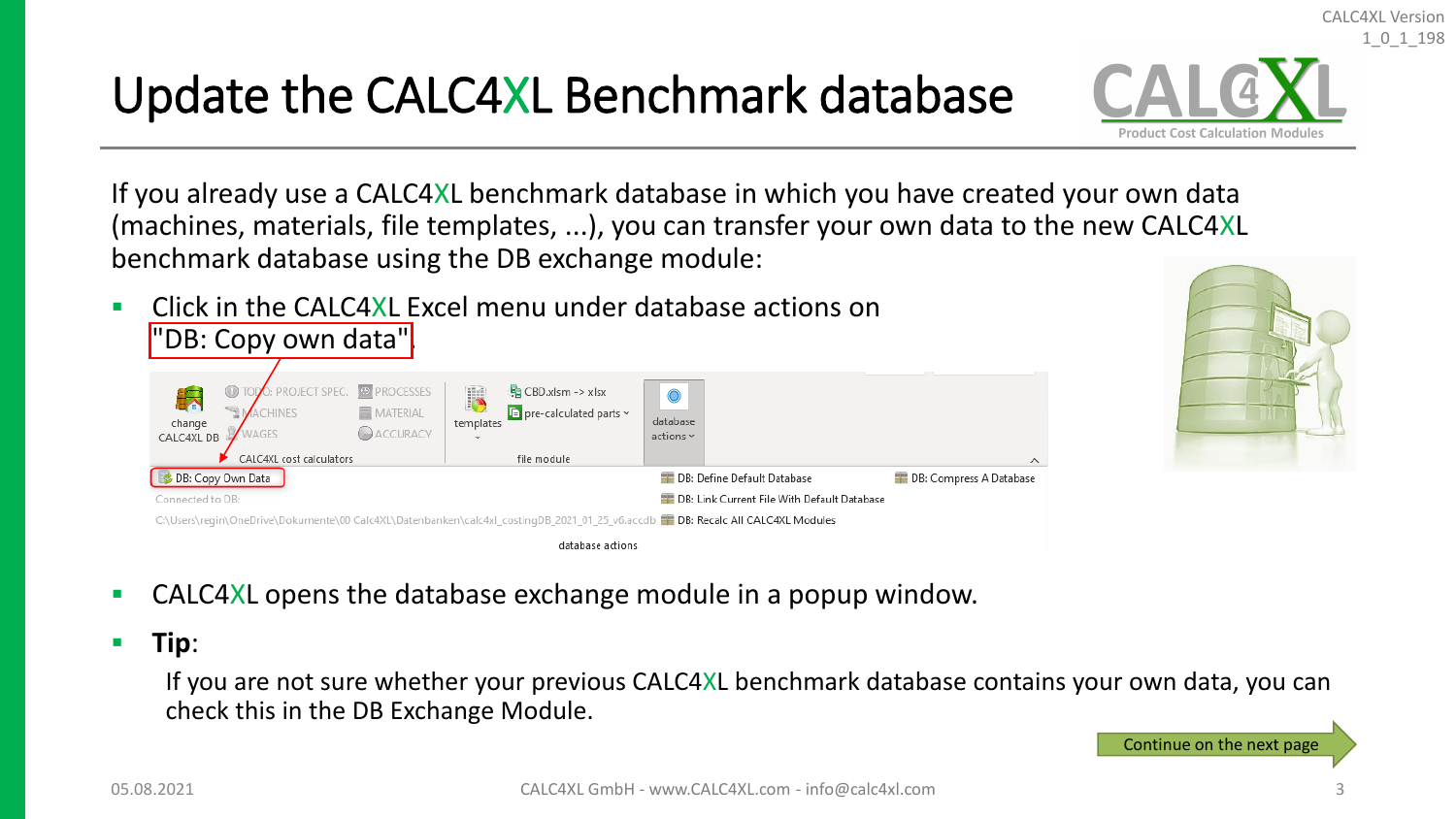# Update the CALC4XL Benchmark database



CALC4XL Version

- Perform the following actions in the database exchange module:
	- Select your database with your own data and the new CALC4XL benchmark database
	- Press "Prepare Transfer"



**E** Wait until a green hook  $\checkmark$  confirms the transmission. Done.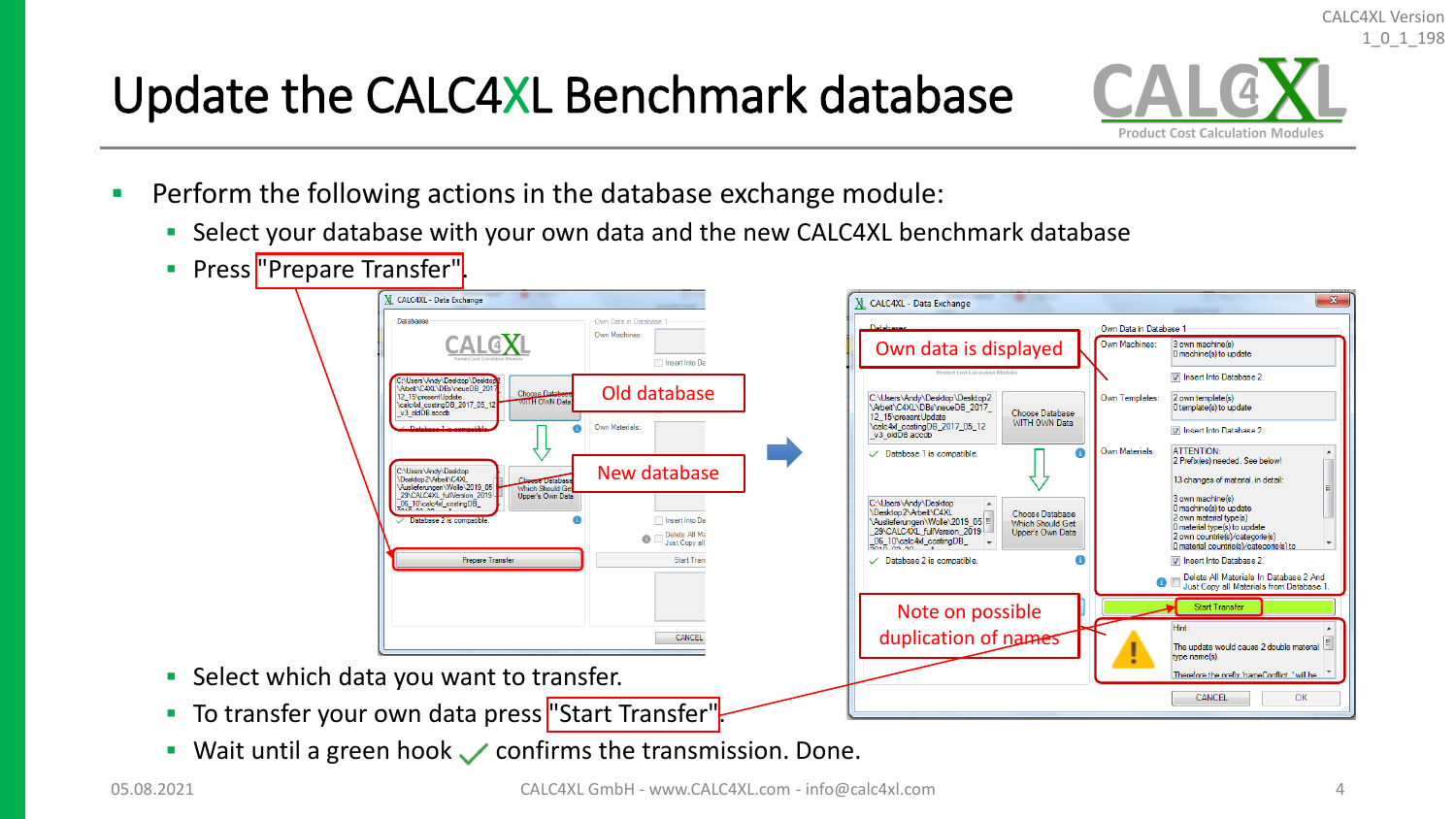# Successful Calculations

Your CALC4XL Team

**calc4xl.com info@calc4xl.com**